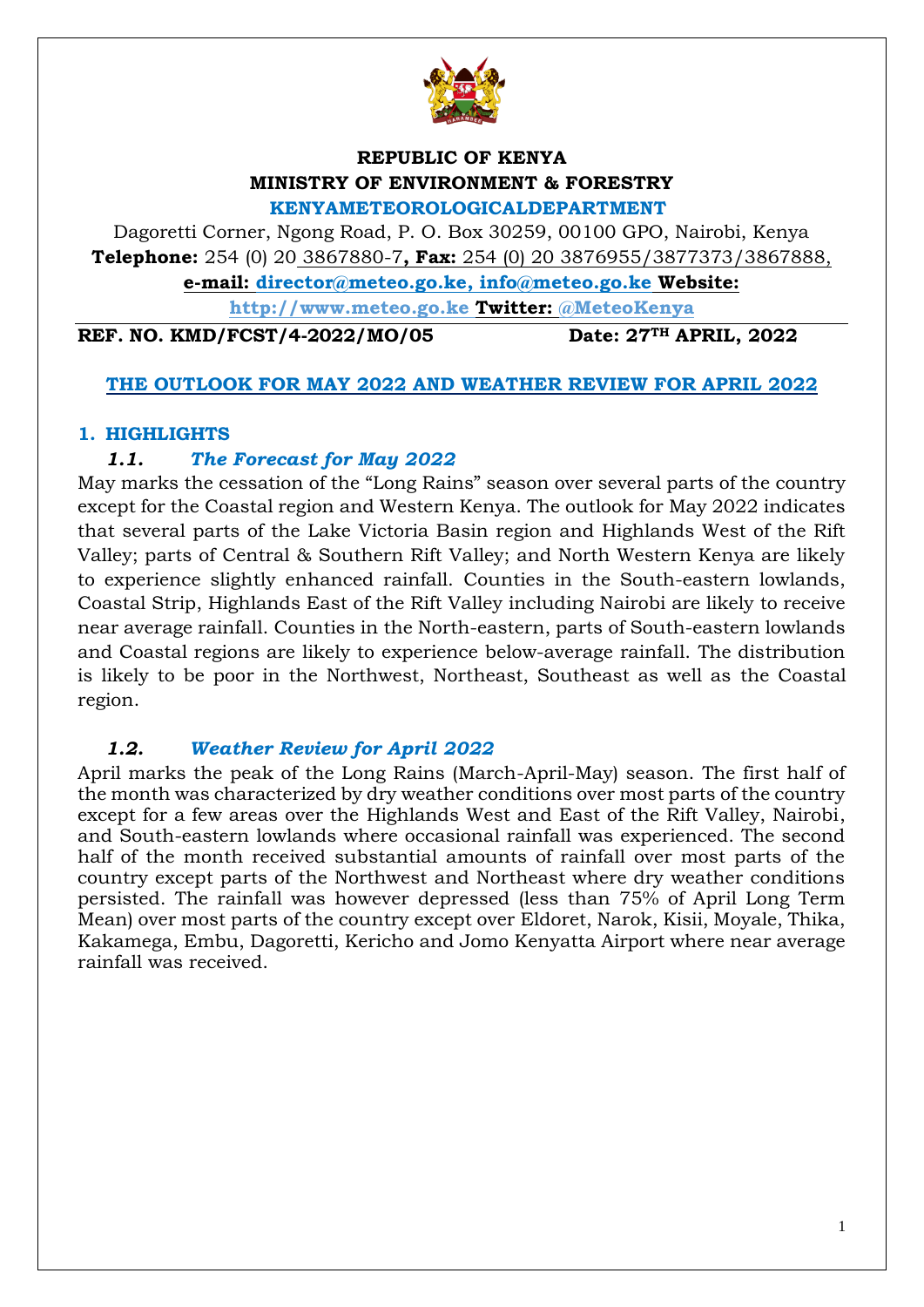#### **2. MAY 2022 FORECAST**

The rainfall forecast for May 2022 is based on regression of sea surface temperatures (SSTs), SST gradients and the expected evolution of global SST patterns as well as upper air circulation patterns on Kenyan rainfall. **Figure 1b** illustrates the Mean monthly rainfall in May.



**Figure 1a: May Mean Monthly Rainfall**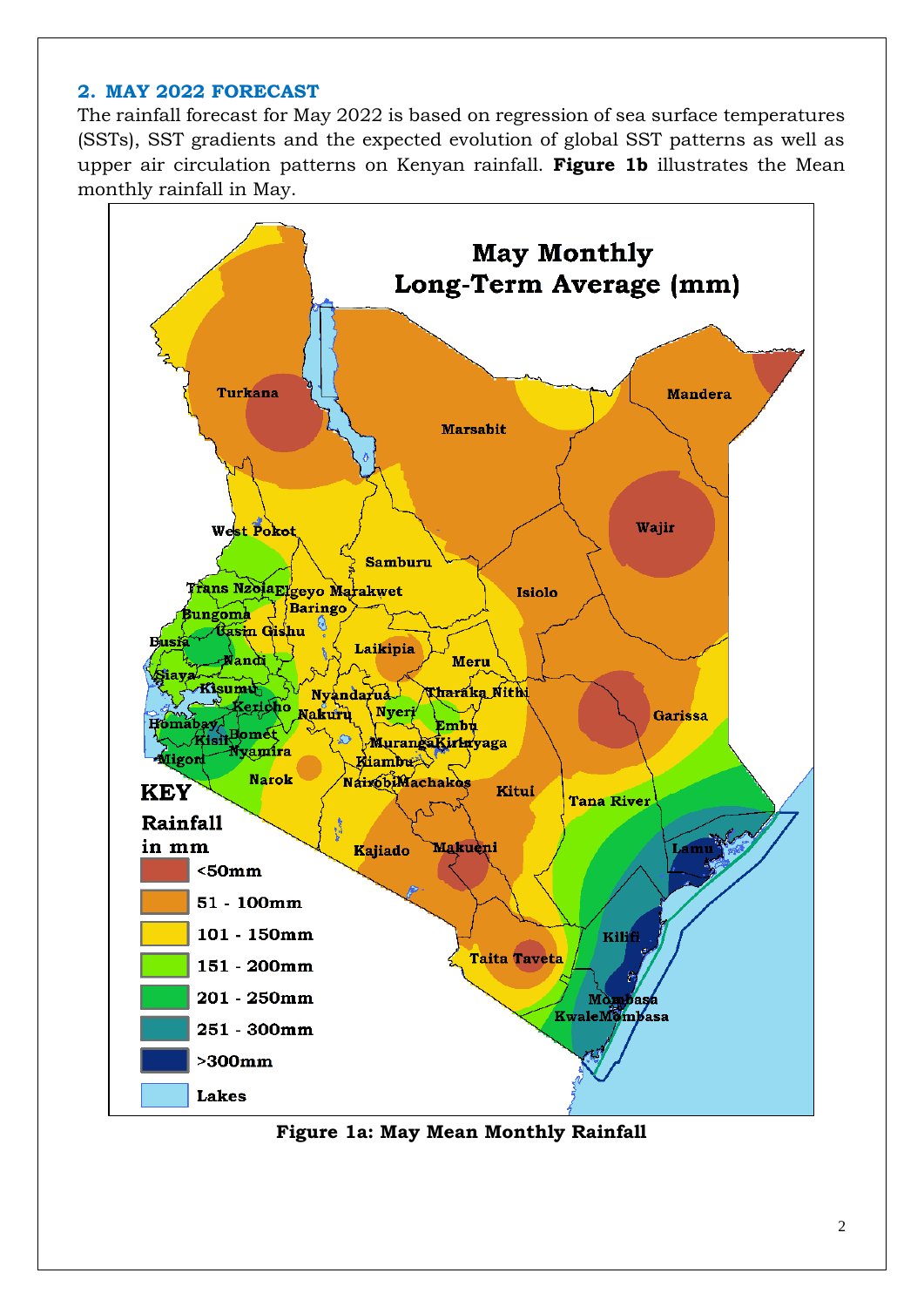#### **2.1 The Rainfall Forecast for May 2022**

The forecast indicates that several parts of the Lake Victoria Basin region and Highlands West of the Rift Valley; parts of Central & Southern Rift Valley; and North Western Kenya are likely to experience slightly enhanced rainfall. Counties in the South-eastern lowlands, Coastal Strip, Highlands East of the Rift Valley including Nairobi are likely to receive near average rainfall. Counties in the North-eastern and parts of Southeastern lowlands and the Coast are likely to experience below-average rainfall. The rainfall distribution is likely to be poor in the Northwest, Northeast, Southeast as well as Coastal regions, as shown in **Figure 1b** below.



**Figure 1b: Rainfall Forecast for May 2022**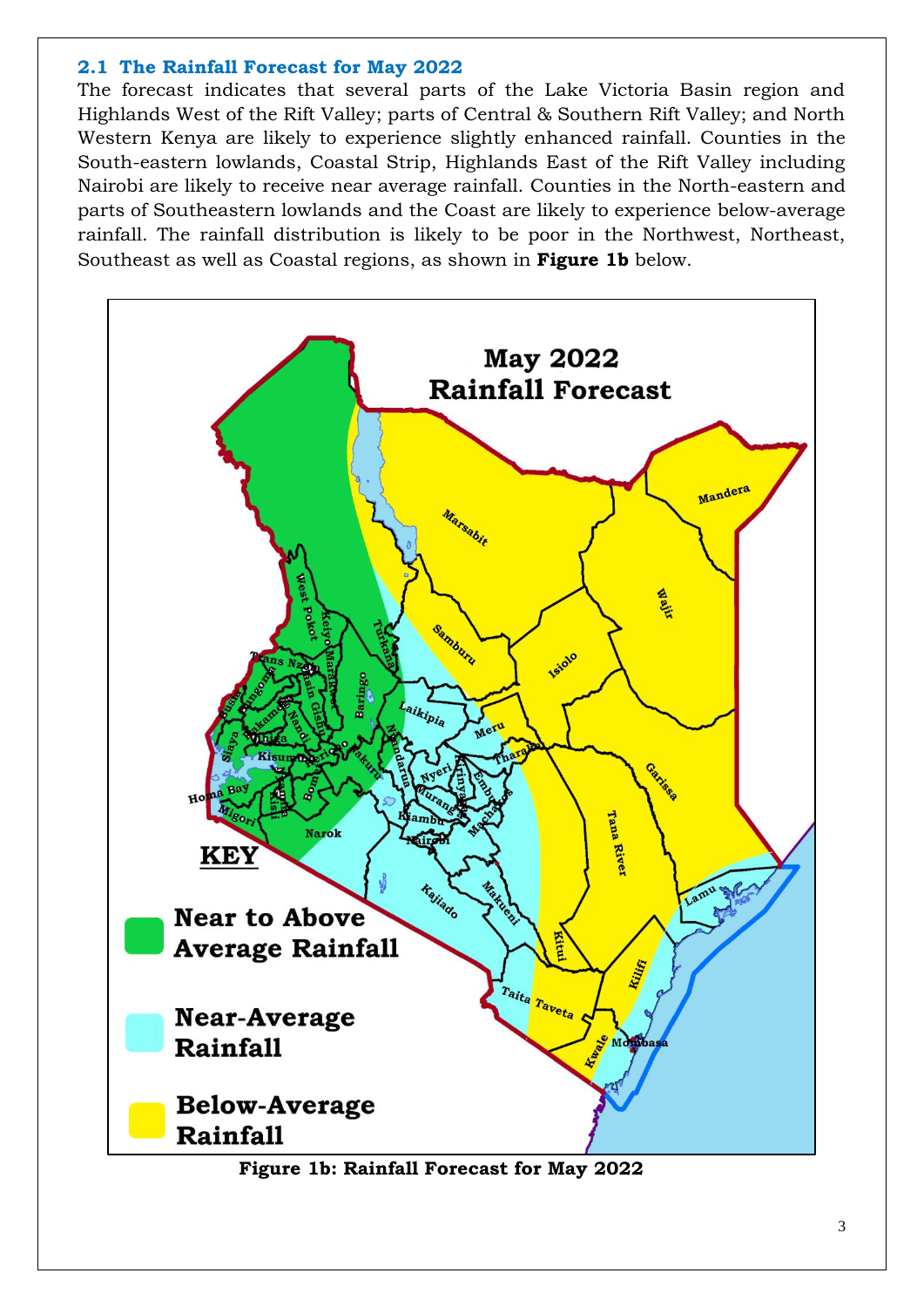#### **2.2. SPECIFIC OUTLOOK FOR INDIVIDUAL AREAS**

- **2.2.1. The Lake Victoria Basin (Siaya, Kisumu, Homa Bay, Migori, BusiaKisii, Nyamira); Highlands West of the Rift Valley (Trans Nzoia, Uasin Gishu, Elgeyo Marakwet, Nandi, Trans Nzoia, Baringo, Uasin Gishu, Elgeyo Marakwet, Nandi, Kakamega, Vihiga, Bungoma); and Central (Laikipia, Nakuru, Baringo) and South Rift Valley (Narok, Kericho, Bomet);** Rainfall is expected to continue during the month. However, the rainfall amounts are expected to be above average during the first half of the month and near average during the second half of the month. The rains will continue into the month of June.
- **2.2.2. North-western Region** (Turkana, West Pokot, and Samburu): The first half of the month is likely to be characterized by near to slightly above average rainfall. Occasional rainfall is likely to occur during the second half of the month. The expected total rainfall amounts are likely to be near the long-term average for the region.
- **2.2.3. Highlands East of the Rift Valley and Central Kenya (Nairobi, Nyandarua, Nyeri, Kirinyaga, Murang'a, Kiambu, Meru, Embu, and Tharaka Nithi):** Near-average rainfall is expected during the first half of the month. However occasional dry spells are likely, especially during the second half of the forecast period. The rainfall amounts are likely to be near the long-term average for the region.
- **2.2.4. North-eastern Region (Mandera, Marsabit, Wajir, Garissa, and Isiolo):** Occasional rainfall is expected at the beginning of the month. The rainfall is however likely to reduce in the third to fourth week as the rainy season comes to an end. The expected rainfall amounts are likely to be below the long-term average for the month of May.
- **2.2.5. South-eastern Lowlands (Kajiado, Kitui, Makueni, Machakos, Tana River and Taita Taveta):** Occasional rainfall is expected during the first half of the month. It is however expected to reduce in the third to fourth week as the rainy season comes to an end. The rainfall amounts are likely to be near the long-term average for the month of May.
- **2.2.6. The Coastal Strip (Mombasa, Parts of Tana River, Kilifi, Lamu, and Kwale):** is expected to receive occasional rainfall in May. The expected rainfall amounts are likely to be near the long-term average. May marks the peak of the Long rain season in the Coastal Strip.

# **2.3. Expected Cessation of The MAM 2022 "Long Rains" Season**

- The Highlands West of the Rift Valley, the Lake Victoria Basin, parts of central Rift Valley (Nakuru, Laikipia, Baringo), and the Coastal strip are expected to continue receiving rainfall into June.
- The Highlands East of the Rift valley including Nairobi County is likely to experience cessation of the "Long Rains" during the third to fourth week of May.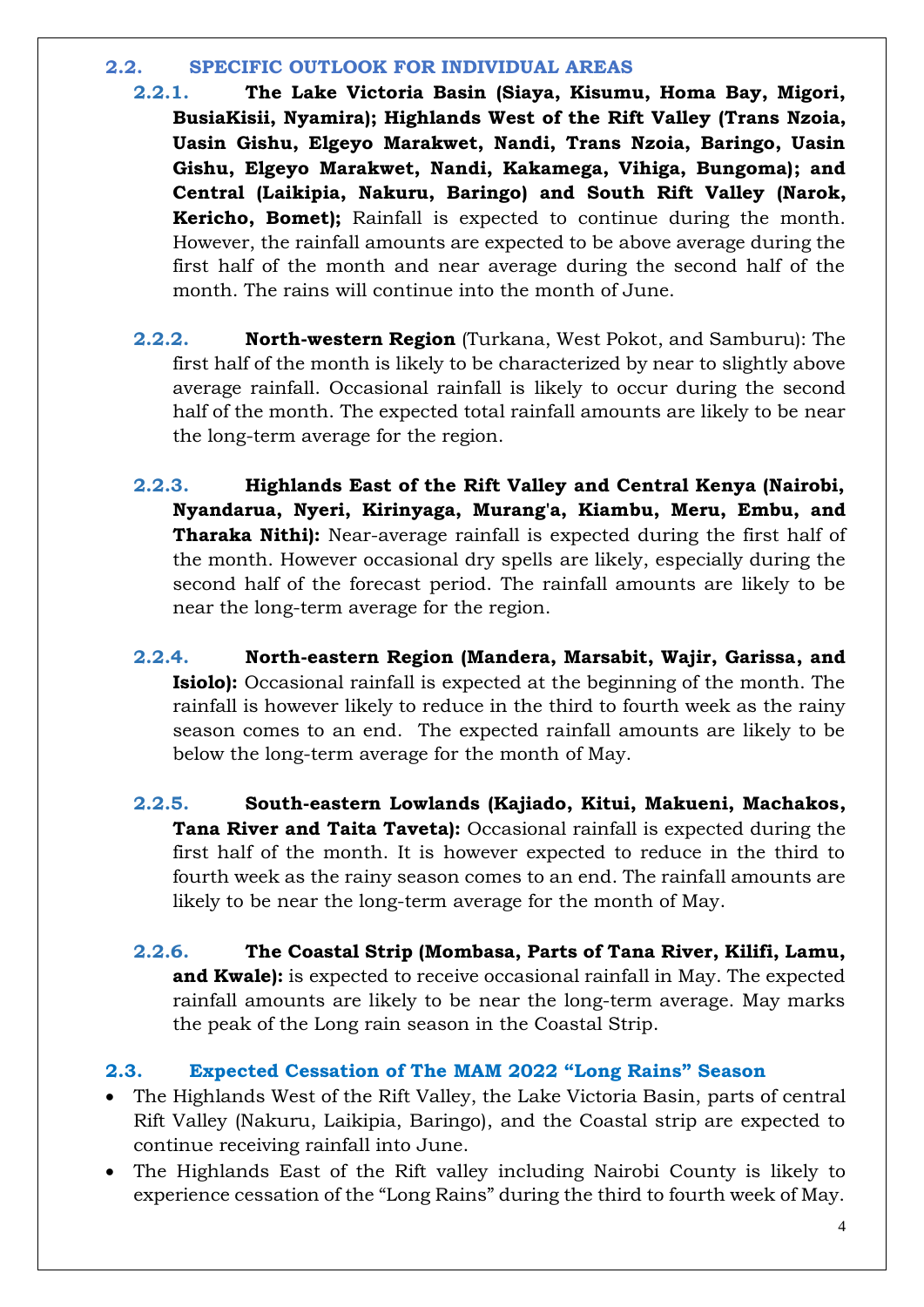- The Northwestern and Northeastern parts of the country are likely to experience cessation during the third to fourth week of May.
- The South-eastern parts of the country are likely to experience cessation of the long Rains during the second to the third week of May

# **2.4. POTENTIAL IMPACTS**

# **2.4.1. Agriculture and Food Security**

The expected rainfall is likely to be conducive for agricultural production especially in the high-potential counties in the Lake Victoria basin Region, Highlands West of the Rift Valley as well as Central and Southern Rift Valley where near average to above-average rainfall is forecasted. The rains are expected to continue into the June-July-August season.

The below-average rainfall expected over the Coast and parts of the North-eastern may not be sufficient for agricultural practices and regeneration of pasture. Therefore, the current shortage of food, pasture and water for human and livestock use is expected to continue. Relevant authorities are advised to continue with measures that are already being implemented to avert the loss of lives, livelihood, and livestock.

## **2.4.2. Disaster Management**

The current drought being experienced over the ASAL areas of Northern Kenya and parts of the coastal regions is expected to continue. The shortage of food, water, and pasture may also lead to resource-based conflicts among the communities. The National and County governments, as well as humanitarian organizations, are therefore advised to escalate the measures that are already being implemented to avert the loss of lives, livelihoods, livestock and wild animals.

There is a likelihood of flooding in low-lying areas and flood plains especially over the **Lake Victoria Basin and Highlands West of the Rift Valley** as well as in poorly drained urban centers where occasional rainfall is expected. Relevant authorities are therefore advised to put in place measures to avert possible negative impacts that may arise. County Governments are also advised to clear drainages in good time to avert artificial flooding of the urban areas. The public is advised not to drive or walkthrough flooded rivers or moving waters.

Cases of lightning strikes are still likely over the **Lake Victoria Basin and Highlands West of the Rift Valley** especially in Kisii, Kisumu, Nandi, Bungoma (Mt. Elgon areas), and Kakamega Counties. The public is advised not to shelter near metallic structures or under trees to pre-empt loss of life.

## **2.4.3. Water Resource Management and Energy**

Water shortage is likely to persist in areas expected to receive below normal rainfall. Thus, efficient water management should be carried out to ensure enough water resources are available for the animal and human population needs in these areas. Rainwater harvesting should also be encouraged to boost water availability for households as well as for livestock use.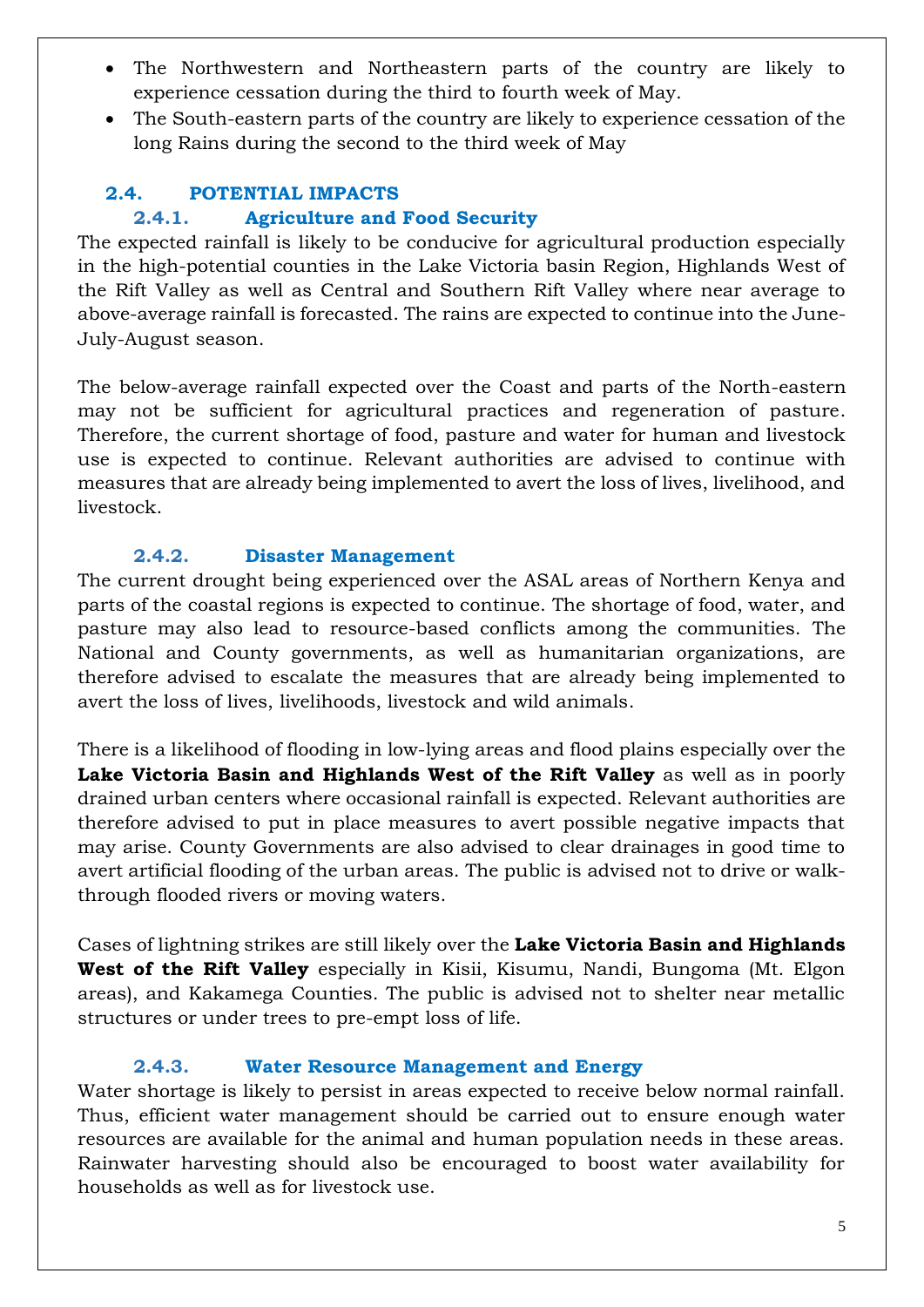The water catchment areas over the Highlands West and East of the Rift Valley are expected to experience occasional rainfall during the month. It is, therefore, expected that the optimum water level in the hydroelectric power generation dams will be maintained.

#### **2.4.4. Environment**

The enhanced rainfall over the **Lake Victoria Basin, Highlands West of the Rift Valley, Central and South Rift Valley** is expected to sustain soil moisture. Residents of these areas are advised to plant trees in order to contribute to the national target of 10% forest cover by 2022.

#### **2.4.5. Health**

There is still a likelihood of vector-borne diseases such as Malaria, especially over the **Lake Victoria Basin and the Highlands West of the Rift Valley.** Cases of dengue and chikungunya fevers may also increase in the **Coastal region**. Waterborne diseases may occur in flood-prone areas. Shortage of food in parts of the **Northeast** and **Northwest** may lead to malnutrition-related diseases.

Health authorities are therefore advised to preposition and redistribute medical supplies and insect-treated nets in the affected areas. The food security assessment should be carried out in the ASAL areas to identify the most vulnerable communities and provide them with water, food, and/or food supplements. Public health education on disease prevention as well as Water Sanitation and Hygiene (WASH)) should be carried out.

## **2.4.6. Transport and Public Safety**

There is a likelihood of flash floods occurring over the **Lake Victoria Basin, the Highlands West of the Rift Valley, the Central and South Rift Valley, and parts of the Highlands East of the Rift Valley (including Nairobi County**) due to the expected rainfall in these areas. This may lead to structural damage to roads, bridges, and sub-standard infrastructure which may, in turn, lead to transport challenges, damage to property, and loss of lives. The public is therefore advised to be careful while driving in rainy weather to minimize accidents that could result from such weather conditions.

## **3. REVIEW OF THE WEATHER DURING APRIL 2022**

## **3.1. Global Drivers of the Climate System in April 2022**

During the month of April 2022, Equatorial sea surface temperatures (SSTs) were below average across most of the Pacific Ocean implying La Nina conditions are present. Equatorial SSTs were warmer than average over most of the Indian Ocean for the week ending 24 April 2022. This pattern presented a neutral phase of the Indian Ocean Dipole (IOD). The zonal and meridional arms of the rain-bearing Inter-Tropical Convergence Zone (ITCZ) were mainly diffuse over the region, especially during the first half of the month.

## **3.2. Review of Rainfall Performance During April 2022**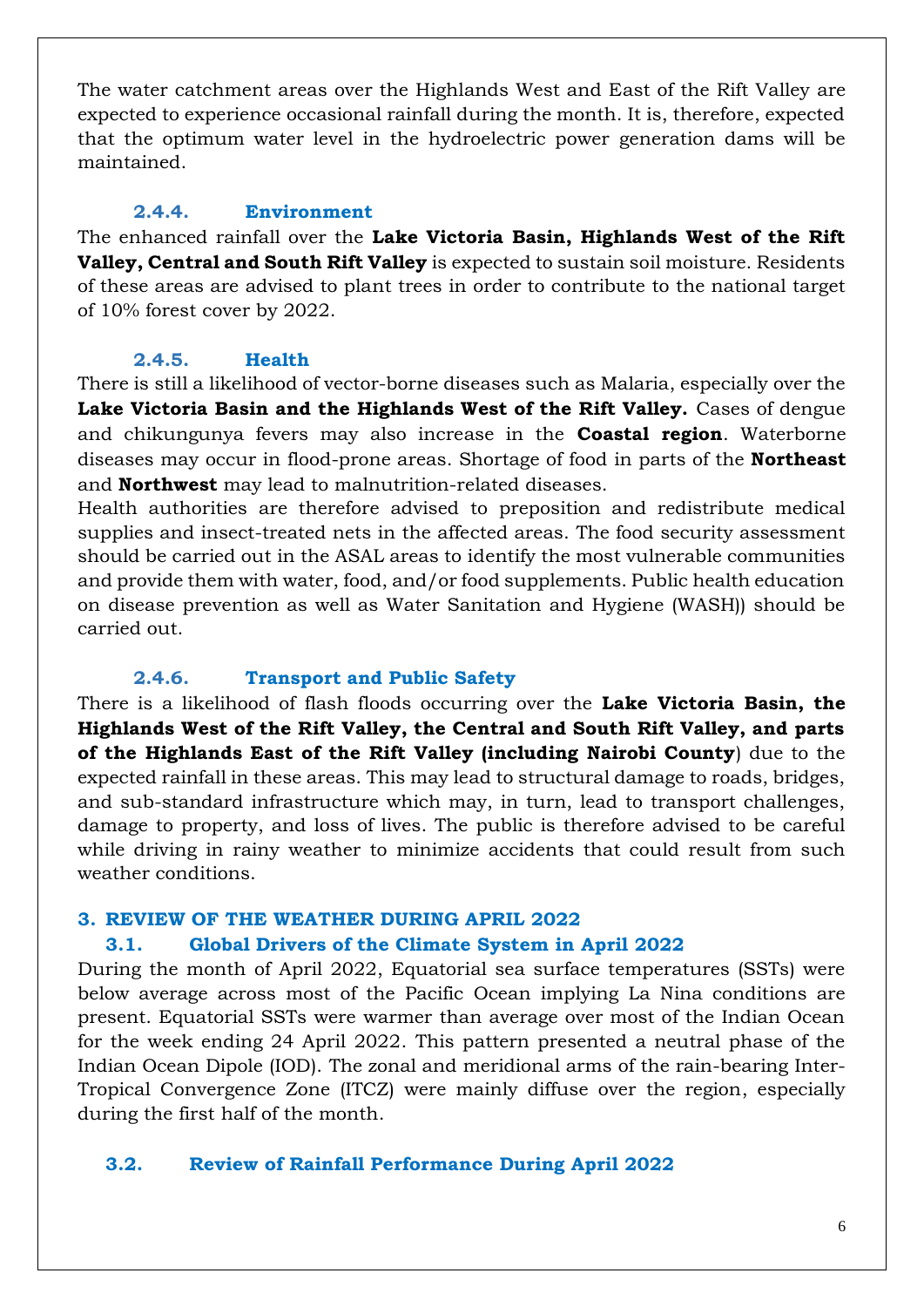April marks the peak of the Long Rains (March-April-May) season. The first half of the month was characterized by dry weather conditions over most parts of the country except for a few areas over the Highlands West and East of the Rift Valley, Nairobi, and South-eastern lowlands where occasional rainfall was experienced. The second half of the month received substantial amounts of rainfall over most parts of the country except parts of the Northwest and Northeast where dry weather conditions persisted. Depressed rainfall was received over several parts of the country during the month. By the 28th of April, Eldoret, Narok, Kisii, Moyale, Thika, Kakamega, Embu, Dagoretti, Kericho and Jomo Kenyatta International Airport are the only stations that had received near average rainfall at 124.0%, 115.6%, 110.9%, 104.2%, 92.2%, 91.5%, 91%, 90.7%, 79% and 75.7% respectively. All the other stations recorded rainfall that was less than 75% of the April LTM (Depressed rainfall).

The highest monthly rainfall of 438.9mm was recorded at Kirie rainfall station in Embu County followed by Managia station also in Embu with 297.2mm. Other stations that recorded more than 200mm include Managia (Embu) 297.2mm, Kangema (Muranga) 296.1mm, Kisii Meteorological station 291.2mm, Malikini, (Embu) 286.6mm, Ngerenyi FTC (Taita Taveta) 284.9mm, Butere (Kakamega) 276.2mm, Embu Meteorological station 274.1mm, Gakoe Tea estate (Kiambu) 273.5mm, Kianamu (Embu) 272.8mm, Kasaani Pojos (Taita Taveta) 268.1mm, Uplands forest station (Kiambu) 262.5mm, Tigoni KALRO (Kiambu) 253.5mm, DCC's office Gatundu South (Kiambu) 248.8mm, Kamusinga High School (Bungoma) 248.4mm, Kakamega Meteorological station 244.1mm, Kieni Forest station (Kiambu) 240.6mm, Kiguru (Kitui) 236.9mm, Gitii Ngura (Embu) 232.6mm, Kamweti ATC (Kirinyaga) 230.9mm, Sagana Fish farm (Kirinyaga) 227.9mm, Mayori (Embu) 223.7mm, Wundanyi (Taita Taveta) 219.6mm, Makwa coffee estate (Kiambu) 217.8mm, Mukakula farm (Bungoma) 214.7mm, Ndune (Embu) 214.4mm, NIA Mwea (Kirinyaga) 214.0mm, Shigharo (Taita Taveta) 209.4mm. Thika Meteorological station 207.8mm and Kagwe Tea factory in Kiambu with 203.1. Mandera and Lodwar recorded less than 10mm of rainfall.

Severe isolated storms were recorded during the second half of the month over the Highlands West and East of the Rift Valley, Lake Victoria Basin, and the Southeastern lowlands. For instance, Castle forests station in Kiambu recorded 63.1mm in 24 hours on 16th April while Moyale station recorded 110.1mm on 17th April. Thika station recorded 50.7mm on 19th April while Kibabii University in Bungoma recorded 72.2mm on 20th April. On 21st April, Kirie and Malikini stations in Embu recorded 92.5mm and 67.3mm respectively. On the same day, KALRO Mwea (Kirinyaga), Ndithini (Machakos), and Kagwe Tea Factory (Kiambu) recorded 90.0mm and 79.5mm respectively. Eldoret Meteorological station recorded 69.7mm on 25th April. Malikini station in Embu recorded 80.7mm on 27th April. On the same day, Ndune station also in Embu recorded 80.0mm. On 28th April, Kavoo station in Kitui and Butere in Kakamega recorded 72.0mm and 56.8mm respectively.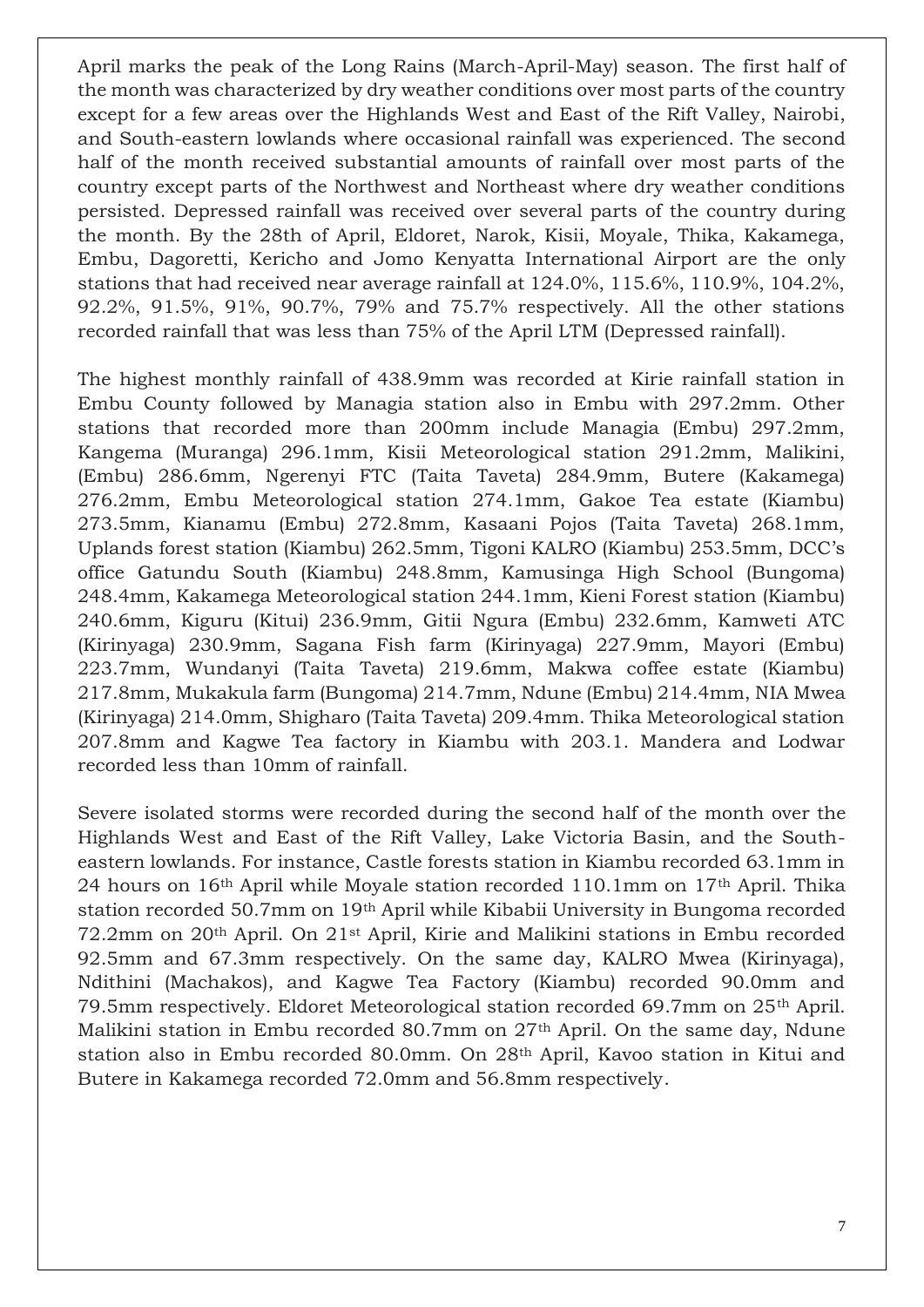Figure 2a shows the total amount of rainfall recorded in April 2022 (the blue bars) as compared to the LTMs – (the red bars) while Figure 2b depicts the spatial distribution.



**Figure 2a: April 2022 Rainfall as Compared to the April Long-**



**Figure 2b: April 2022 Rainfall Performance as a percentage of the April LTM**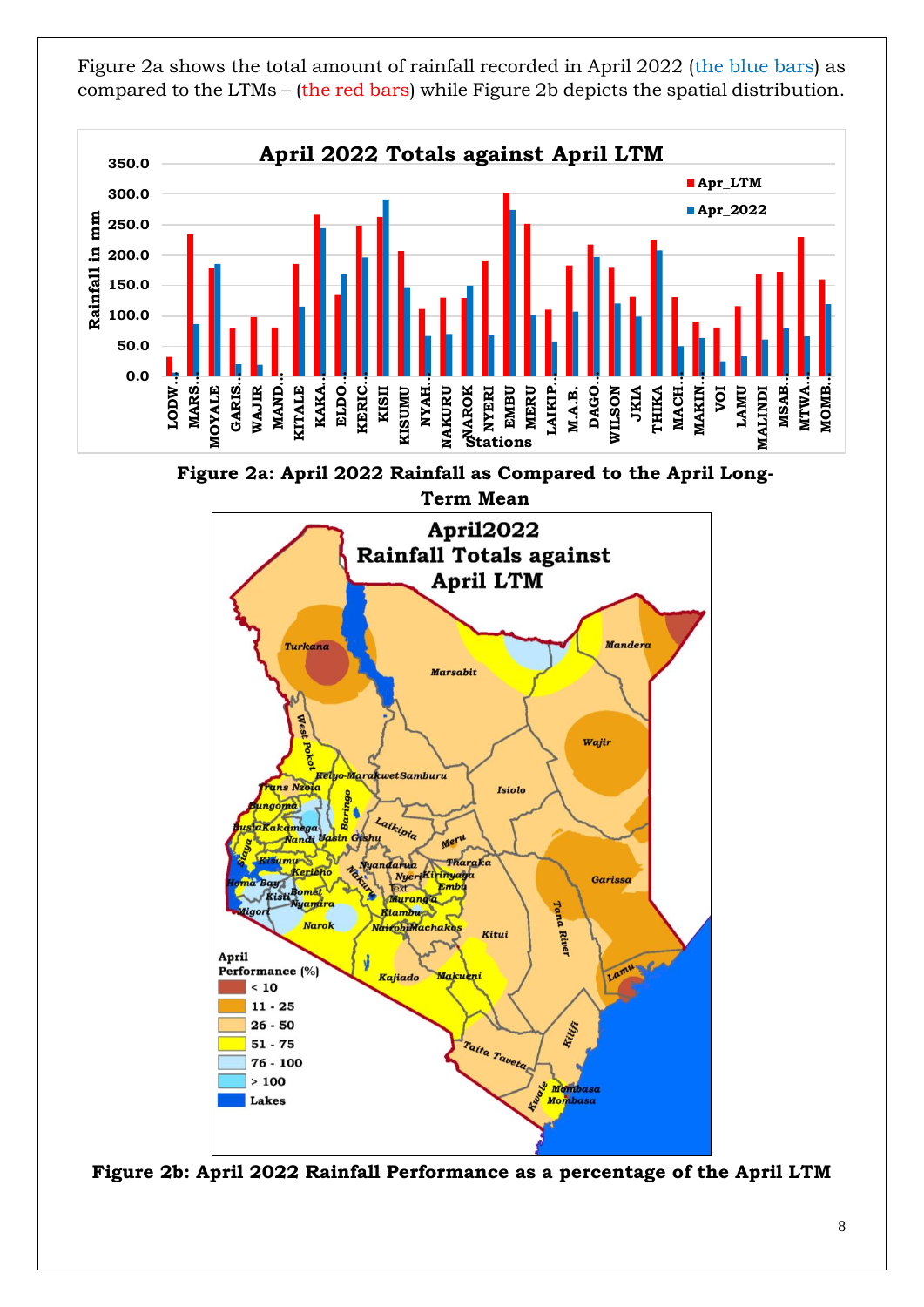# **3.3. MARCH-MAY SEASONAL RAINFALL PERFORMANCE UP TO APRIL 26TH 2022**

Analysis of March-May 2022 seasonal rainfall indicates that all Meteorological stations in the country have so far received depressed rainfall. By 28th April, the highest amount of 396.7mm (55.7% of MAM LTM) was recorded in Kisii station. This was followed by Embu with 348.0mm (59.1%). Other stations that recorded above 300mm are Kisumu and Kakamega that recorded 341.5mm and 333.9mm respectively. Kericho, Moyale, Thika and Dagoretti had recorded 253.1mm, 248.7mm, 246.9mm and 240.3mm respectively. All the other stations had recorded less than 200mm with Lodwar and Mandera having recorded 7.5mm and 5.9mm respectively as depicted in Figure 4 below**.**



#### **4. EXPERIENCED IMPACTS OF APRIL 2022**

#### **4.1. Agriculture and Food Security**

The long dry spell during the first half of the month provided conducive ground for the moths of the African armyworms and fall armyworms to lay and hatch eggs which developed into larvae and fed on crops over parts of the Highlands West and East of the Rift Valley, the Lake Victoria Basin and the Southern Rift Valley. The worms invaded farms and destroyed crops leading to huge losses as some farmers had to replough and replant.

#### **5.2. Disaster Risk Management**

Reported weather-related disasters in April:

- A man was struck and killed by lightning in Wumingu Matasenyi village in Taita Taveta County on 23rd April 2022.
- Two members of the same family were also killed by lightning in Malaha village Bungoma County on 17th April.
- About 80 livestock were killed by flash floods in Baringo County on 17th

9